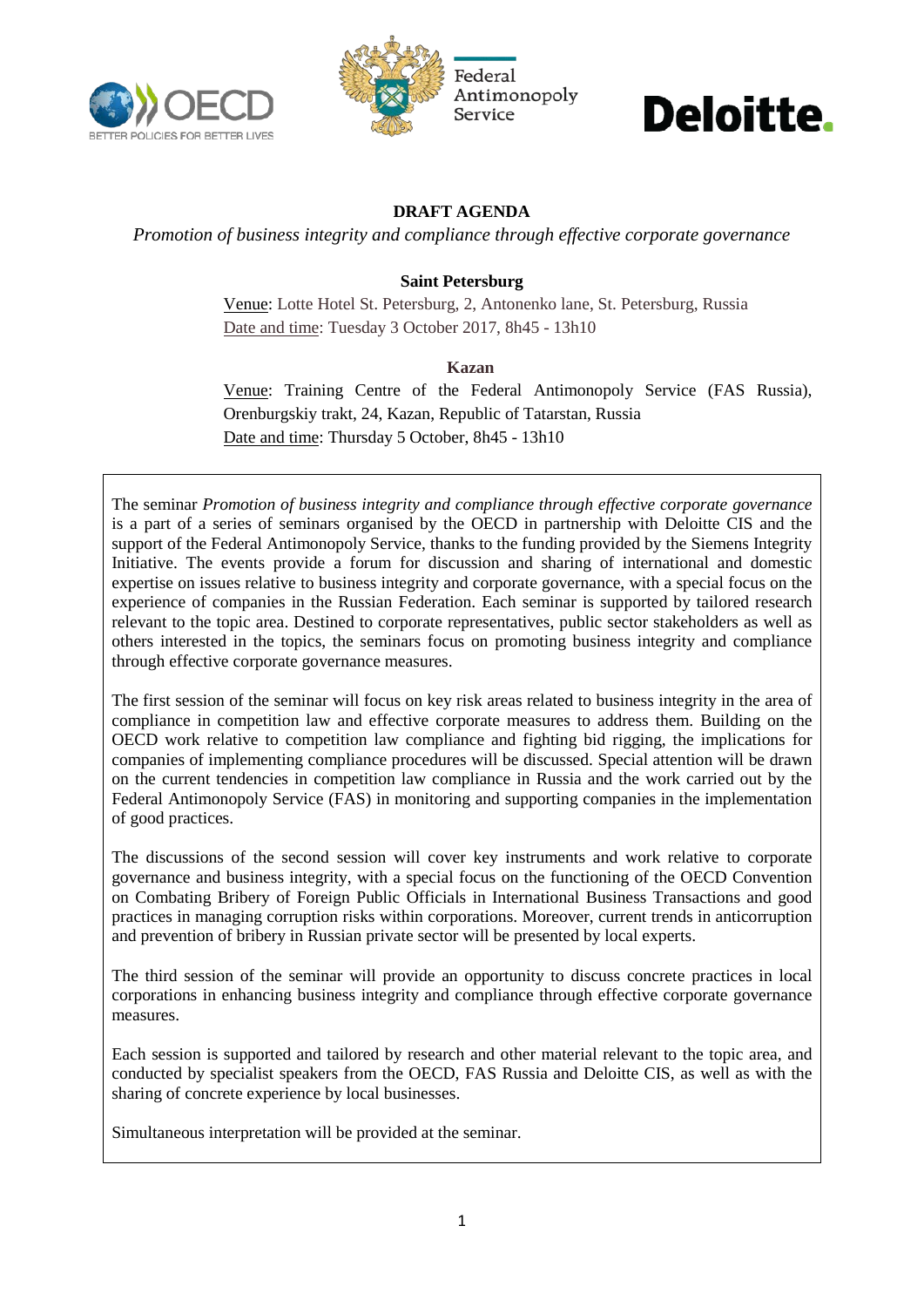





#### **Schedule**

| $8h45 - 9h15$   | Welcome coffee and registration                                                                                                      |
|-----------------|--------------------------------------------------------------------------------------------------------------------------------------|
| $9h15 - 9h20$   | Opening remarks                                                                                                                      |
|                 | Representative of Siemens Integrity Initiative (TBC)                                                                                 |
| $9h20 - 9h50$   | <b>Session I</b>                                                                                                                     |
|                 | Key OECD instruments and work relative to corporate governance and business<br>integrity, with a focus on competition law compliance |
|                 | Ms Despina Pachnou, Policy Analyst, OECD Competition Division                                                                        |
| $9h50 - 10h50$  | Competition law compliance in Russia and the implementation of compliance<br>procedures at company level                             |
|                 | Mr Andrey Tsyganov, Deputy Head of FAS Russia<br>$\bullet$                                                                           |
|                 | Mr Artem Molchanov, Head of the Legal Department of FAS Russia<br>$\bullet$                                                          |
| $10h50 - 11h05$ | Coffee break                                                                                                                         |
| $11h05 - 11h35$ | <b>Session II</b>                                                                                                                    |
|                 | Key instruments and work relative to corporate governance and business<br>integrity, with a focus on anti-corruption                 |
|                 | Mr William Loo, Senior Legal Analyst, OECD Anti-corruption Division                                                                  |
| $11h35 - 12h05$ | Results of a stocktaking of corporate governance and business integrity practices                                                    |
|                 | Mr Héctor Lehuedé, Senior Policy Analyst, OECD Corporate Affairs<br>$\bullet$<br>Division                                            |
| $12h05 - 12h35$ | Current trends in anticorruption and prevention of bribery in Russian private<br>sector                                              |
|                 | Representative of Deloitte CIS<br>٠                                                                                                  |
|                 | <b>Session III</b>                                                                                                                   |
| $12h35 - 13h05$ | Concrete examples of enhancing business integrity and compliance through<br>corporate governance practices                           |
|                 | Ms Elena Eremenko, Managing Director of Compliance, Sberbank<br>$\bullet$<br>(Saint Petersburg)                                      |
| $13h05 - 13h10$ | Closing remarks                                                                                                                      |